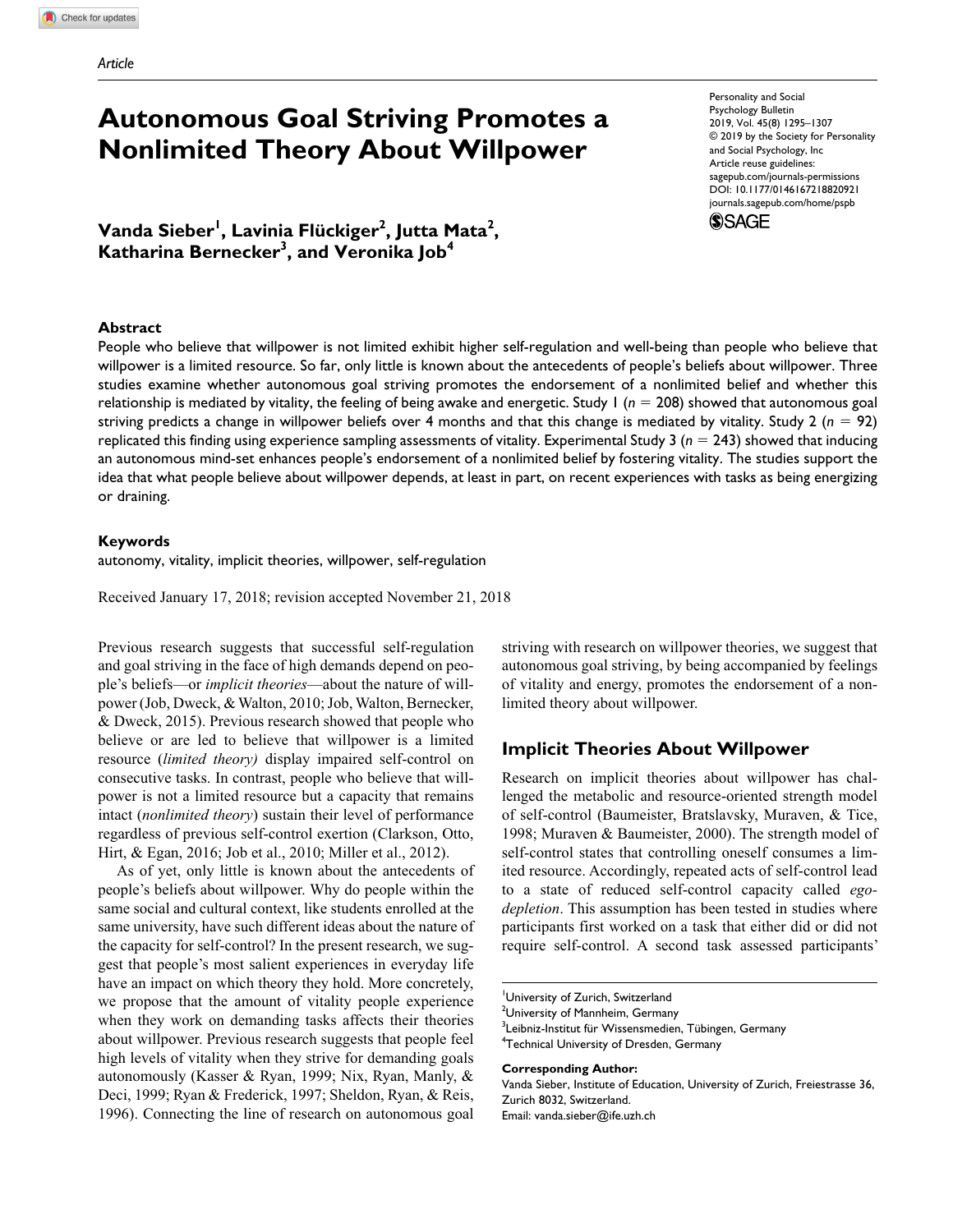subsequent self-control performance (Baumeister et al., 1998). The *ego-depletion effect* is thereby a pattern of results where participant who previously exerted self-control perform worse afterward as compared with participants in a control condition.<sup>1</sup>

Several studies found that motivational processes are involved in the occurrence of ego-depletion (e.g., Muraven & Slessareva, 2003). Based on these findings, Job and colleagues (2010) suggested that the ego-depletion effect is not caused by a lack of metabolic resources, but rather depends on what people believe about the nature of willpower. In a series of laboratory experiments, they showed that only the self-control performance of people who believe that willpower relies on a limited resource gets impaired by the previous exertion of self-control. Conversely, the performance of people who believe that willpower is not limited remains stable over a series of demanding self-control tasks (Salmon, Adriaanse, Vet, Fennis, & DeRidder, 2014). These findings suggest that changes in motivational variables may explain the failure of self-control across multiple tasks. Accordingly, research on implicit theories about willpower is in line with and supports recently proposed motivational accounts of ego-depletion (Inzlicht, Schmeichel, & Macrae, 2014; Kurzban, Duckworth, Kable, & Myers, 2013; Molden, Hui, & Scholer, 2016; Molden et al., 2012).

Research has also accumulated evidence demonstrating the positive effects of a nonlimited theory about willpower on various outcomes in everyday life, including following a healthier diet, less procrastination (Bernecker & Job, 2015; Job et al., 2010; Job, Walton et al., 2015), and earning higher grades in the face of high academic load (Job, Walton et al., 2015). Yet little is known about possible antecedents of people's implicit theories about willpower. One line of research has investigated cultural differences in beliefs about willpower. It suggests that cultural background (e.g., Western vs. Indian cultural context) is one factor shaping people's implicit theories about willpower (Savani & Job, 2017). However, within each cultural context there is still considerable variance in implicit theories about willpower. Previous research assessing homogeneous samples, such as students enrolled at the same university, has found large individual differences (e.g., Bernecker, Herrmann, Brandstätter, & Job, 2017; Job, Walton et al., 2015).

The present research identifies an experience-based factor that affects a person's beliefs about the nature of willpower. Drawing on the basic idea that beliefs are influenced by people's own experiences (Clandinin, 1986; Richardson, 1996), we propose that experiences during goal striving shape whether people believe that willpower is a limited or a rather nonlimited resource. More specifically, we propose that if people predominantly strive for goals autonomously ("wantto goals"), they experience feelings of energy and vitality which in turn support the belief that willpower is not limited. In sum, we propose that one's recent experiences with demanding tasks affects which theory is currently available to an individual.

## **Goal Motivation**

Goals are anticipations of future states that are of importance to an individual (Brunstein & Maier, 2002; Fishbach & Ferguson, 2007). They reflect what people want to attain and what they want to avoid in their everyday lives. Previous research has suggested that people's underlying motivation, that is, why people strive for a goal, critically affects how they feel and how they regulate goal striving. For example, one person engages in physical activity for the mere enjoyment it provides to her, whereas another person is supposed to exercise for medical reasons. In the first case, the person is said to pursue a "want-to" or autonomous goal (also called "self-concordant"; Sheldon & Elliot, 1999), whereas in the latter case the person strives for a "have-to" or controlled goal (Inzlicht et al., 2014; Milyavskaya, Inzlicht, Hope, & Koestner, 2015).

The two different types of goals lead to different affective and motivational consequences. Controlled behavior emerging from the pursuit of have-to goals is prone to conflict and, accordingly, associated with tension, reluctance, and aversion (Ryan & Deci, 2008; Sheldon & Kasser, 1995; Thayer & Moore, 1972). In contrast, autonomous goals are by definition associated with enjoyment, interest, and personal significance (e.g., Milyavskaya et al., 2015). Therefore, they are an important source of motivation and energy. The positive feelings of being alive and energetic while working on autonomous goals have been described as *vitality* (Frederick & Ryan, 1993; Nix et al., 1999; Ryan & Frederick, 1997). Importantly, vitality is not a reflection of the caloric energy at one's disposal. It represents a subjective feeling that energy is available to the self (Hope, Milyavskaya, Holding, & Koestner, 2016; Ryan & Frederick, 1997; Thayer, 1997).

Several field studies have confirmed the assumption that autonomous motivation leads to enhanced feelings of vitality. For example, students (Sheldon et al., 1996), people participating in a weight-loss program (Ryan & Frederick, 1997, Study 5), and residents in a nursing care environment for older adults (Kasser & Ryan, 1999) reported experiencing higher vitality when they pursued want-to goals as compared with have-to goals. These findings have been further corroborated by experimental research showing that vitality was enhanced when participants did well on a task they worked on autonomously (Nix et al., 1999). In sum, research demonstrates that people feel energized when working toward autonomous goals compared with controlled goals.

## **The Present Research**

In the present research, we propose that the energizing experience during goal striving while working on an autonomous goal contributes to the endorsement of a nonlimited theory about willpower. People who strive for their personal goals with autonomous motivation will be more likely to experience that, although a task is difficult and challenging, they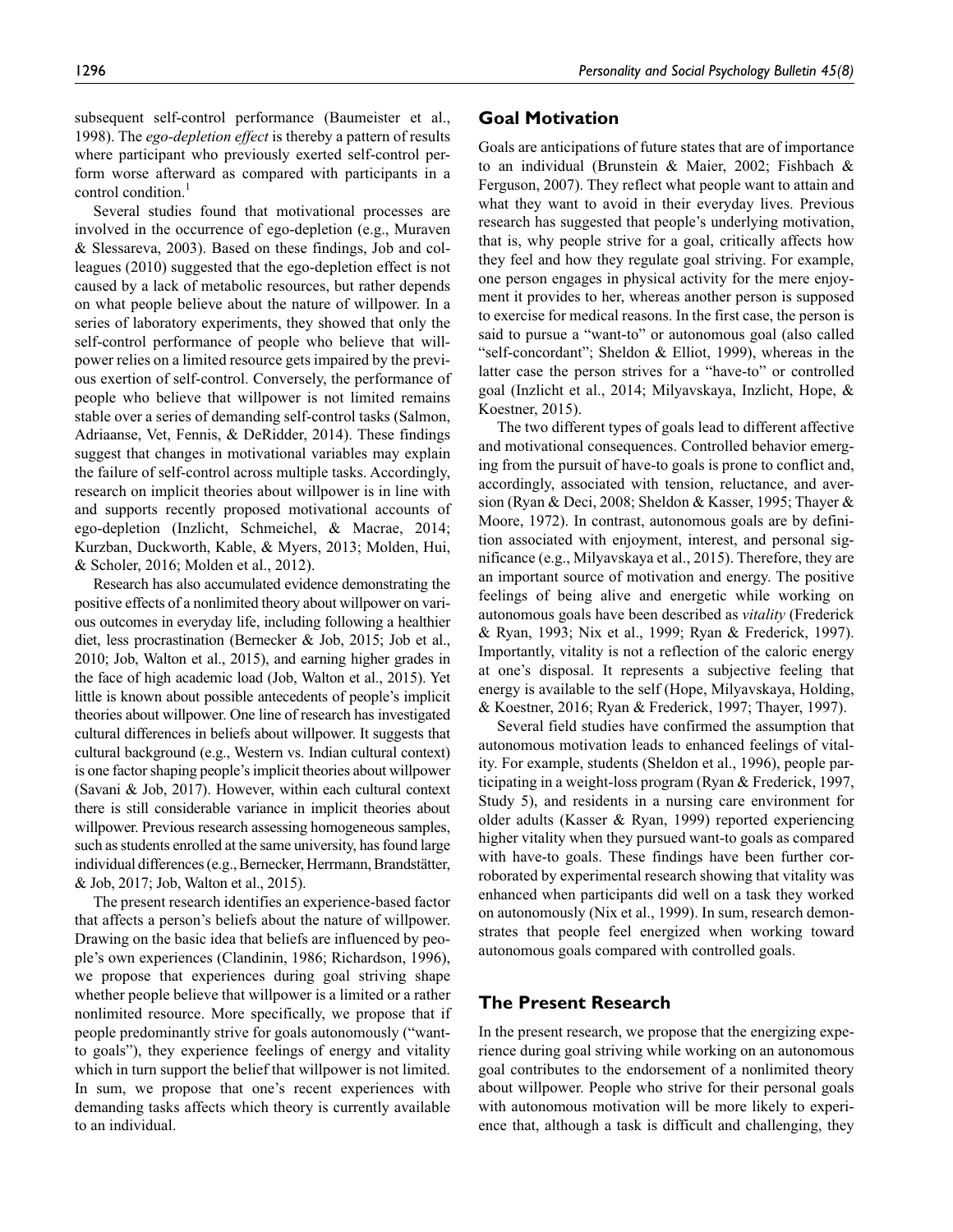have the energy to stay focused for the required period. The frequent experience of high vitality during autonomous goal striving should promote a more nonlimited theory about willpower.

Three studies examined whether striving for autonomous goals promotes the endorsement of a nonlimited theory about willpower, and whether subjective feelings of vitality mediate this relationship. Study 1 tested longitudinally whether striving for autonomous personal goals in different domains predicts a change in willpower beliefs toward a nonlimited theory and whether vitality explains this relationship. Study 2 provides a more valid day-to-day measure of vitality using experience sampling. Finally, using an experimental design, Study 3 tested the causal relationship between striving for an autonomous goal, vitality, and implicit theories about willpower.<sup>2</sup>

## **Study 1**

Study 1 tested whether the perceived autonomy of personal goals predicts a change in implicit theories toward a nonlimited theory about willpower. Willpower theories and vitality were measured twice, 4 months apart. At the beginning of the study, participants provided information on six personal goals they intended to pursue during the upcoming months. For each goal, participants answered questions on goal motivation. We expected that the more participants were striving for their personal goals out of autonomous reasons, the more vitality they would experience during that period. This, in turn, would predict a change toward a nonlimited theory about willpower.

## *Method*

*Participants and procedure.* A sample of German-speaking participants was recruited with the assistance of the market research institution Respondi AG ([http://www.respondi](http://www.respondi.com/en/) [.com/en/\)](http://www.respondi.com/en/) to participate in an online study on "well-being, attitudes, and personal goals" in exchange for 3 euros (i.e., about US\$4). Out of 338 persons who clicked on the link to the study,  $n = 277$  completed the first questionnaire. Four months later, participants were invited to fill in a second questionnaire to earn an additional 3 euros. A total of  $n =$ 208 (94 females and 114 males;  $M_{qge} = 52.89$ ,  $SD = 14.98$ , range: 19-58 years) completed both questionnaires. Participants who dropped out of the study did not differ in any measure of interest (i.e., implicit theories about willpower, vitality, and autonomous goal striving) assessed at Time 1 from participants who continued with the study,  $t_s < |1.47|$ . As this set of studies was the first to test the hypothesized relationship, sensitivity analyses were conducted with Med-Power (Kenny, 2017). The analysis revealed that a sample size of  $n = 208$  would require an indirect effect of  $\beta = 0.05$ to reach  $80\%$  power.<sup>3</sup>

At the beginning of the first questionnaire, participants gave their informed consent and reported demographic information. Next, participants answered questions concerning their theories about willpower, their vitality, and their personal goals. In a second measurement, all variables were assessed once again.<sup>4</sup> The questionnaires were in German. Please consult the supplementary material for the complete documents.

*Autonomous goal striving.* An idiographic approach was used to measure autonomous motivation for personal goals. Participants were asked to list personal goals in the domains of work/education, social relationships, and leisure activities (Emmons, 1986; Sheldon, 2002; Sheldon & Elliot, 1999). For each domain, they were asked to list two goals (six in total). Participants were asked, for example, to describe "a personal goal you want to pursue in the domain of work and education." Examples of responses include "pass my bachelor's degree" or "make more money." Participants indicated how much they strove for each goal for autonomous (intrinsic, identified) or for controlled (external, introjected) reasons to measure autonomy of self-set goals (see Sheldon & Elliot, 1999, for a similar procedure). Two statements reflected autonomous motivation ("I pursue this goal because it gives me pleasure and enjoyment" and "I pursue this goal because I believe it is important") and two items reflected more controlled motivation ("I pursue this goal because I would feel bad [guilty, ashamed, anxious] otherwise" and "I pursue this goal because it has been requested or the situation requires it"); statements were rated on a 6-point Likert-type scale from  $1 =$  *totally disagree* to  $6 =$ *totally agree.* As in previous research (Sheldon, Ryan, Deci, & Kasser, 2004), a score reflecting relative autonomy was computed for each participant by summing up the autonomous goal striving scores and subtracting the controlled goal striving scores for each goal (T1:  $M = 5.09$ ,  $SD =$ 2.67; T2:  $M = 5.00$ ,  $SD = 2.85$ ).

*Vitality* was measured with four items from the Multidimensional Mood Questionnaire (MDMQ, Steyer, Schwenkmezger, Notz, & Eid, 1997). Participants rated how well each adjective ("rested," "energetic," "tired" [reverse scored] and "exhausted" [reverse scored]) reflected how they had felt lately on a scale from 1 = *not at all* to 6 = *very much* (T1:  $\alpha$  = .85,  $M = 3.74$ ,  $SD = 1.12$ ; T2:  $\alpha$  = .87,  $M = 3.79$ ,  $SD = 1.13$ ).

*Implicit theories about willpower* were measured using a short version of the German translation of the Implicit Theories about Willpower Scale (four items; Job et al., 2010). Participants answered items such as "After a strenuous mental activity, my energy is depleted and I must rest to get it refueled again" (limited theory) and "My mental stamina fuels itself; even after strenuous mental exertion, I can continue doing more of it" (nonlimited theory) on a scale from 1 = *strongly disagree* to 6 = *strongly agree.* Items concerning the limited theory were reverse-scored, hence a high value represents a higher agreement with a nonlimited theory (T1:  $\alpha = .85$ ,  $M = 3.66$ ,  $SD = 1.12$ ; T2:  $\alpha = .88$ ,  $M = 3.77$ ,  $SD = 1.18$ ).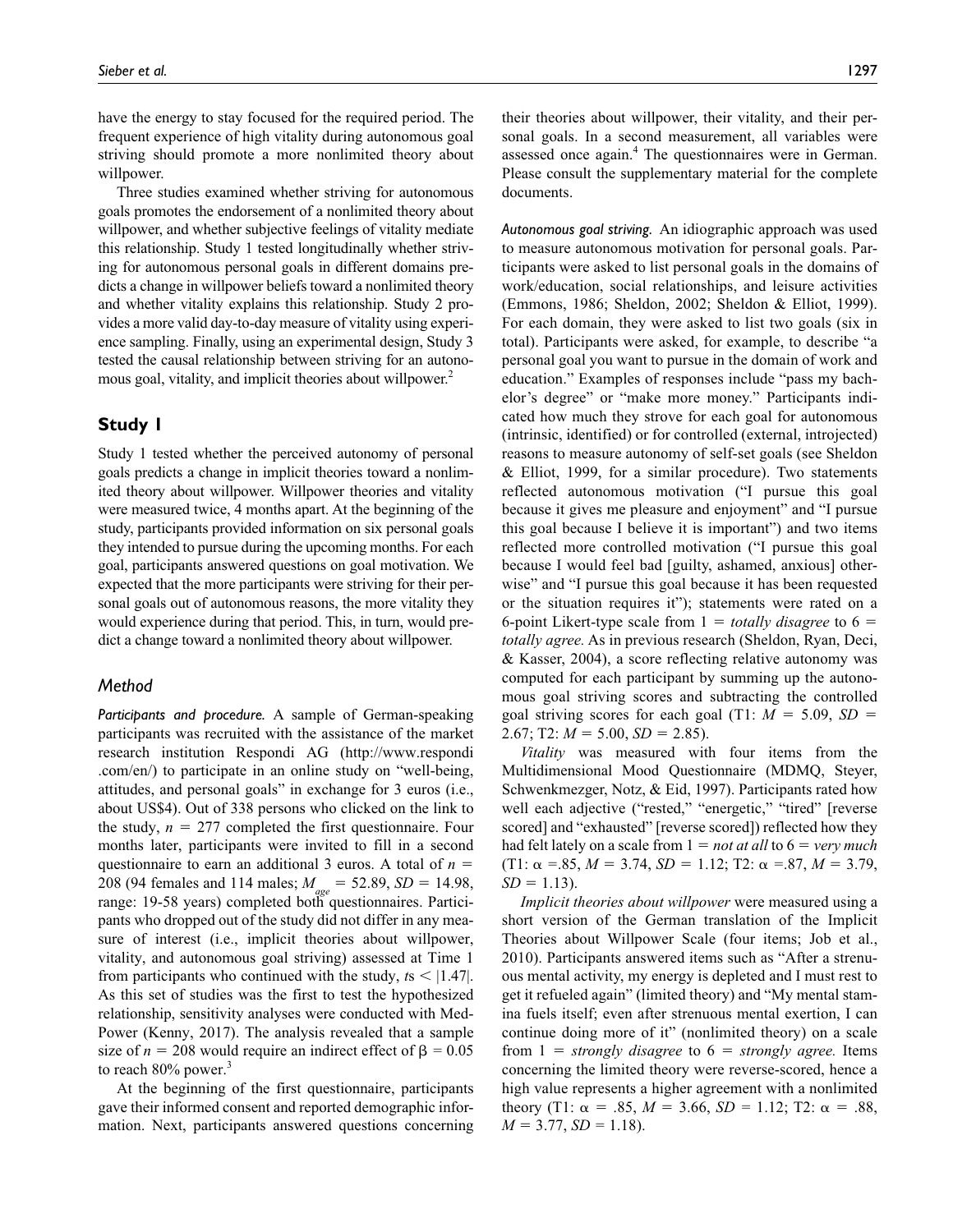|        |                    |                    |        |         | м    | SD   |
|--------|--------------------|--------------------|--------|---------|------|------|
|        |                    |                    |        |         | 5.09 | 2.67 |
| .38*** |                    |                    |        |         | 3.74 | 1.12 |
| .37*** | .40***             |                    |        |         | 3.66 | 1.12 |
| .69*** | .36***             | .36***             |        |         | 5.00 | 2.85 |
| .39*** | $.60***$           | .40 <sup>***</sup> | .39*** |         | 3.79 | 1.13 |
| .38*** | .40 <sup>***</sup> | .67***             | .38*** | .43 *** | 3.77 | 1.18 |
|        |                    |                    |        |         |      |      |

**Table 1.** Pearson Correlations and Descriptive Statistics, Study 1.

*Note.* T1 = first measurement; T2 = second measurement. \*\*\* $p < .001$ .

## *Results*

*Preliminary analyses and descriptive statistics* are presented in Table 1. The stability over the period of 4 months was high for autonomous goal striving  $(r = .69, p < .001)$ , vitality  $(r = .60, p < .001)$ , and willpower theories  $(r = .67,$  $p < .001$ ). Replicating previous research, autonomous goal striving was significantly correlated with vitality within each measurement (T1: *r* = .38, *p* < .001; T2: *r* = .39, *p* < .001). In line with our hypothesis, implicit theories about willpower were significantly correlated with autonomous goal striving (T1:  $r = .37, p < .001$ ; T2:  $r = .38, p < .001$ ) and vitality (T1:  $r = .40, p < .001$ ; T2:  $r = .43, p < .001$ ), suggesting that people with a nonlimited theory pursued their goals for more autonomous reasons and experienced more vitality.

*Longitudinal analyses.* To test our hypothesis that autonomous goal striving would predict a change in willpower theories toward a nonlimited theory, we conducted a hierarchical regression analysis of willpower theories at T2 controlling for willpower theories at T1 in the first block. Autonomous goal striving at T1 was entered in the second block. Autonomous goal striving significantly predicted T2 willpower theories,  $\beta = 0.15$ ,  $b = .07$ ,  $se<sub>i</sub> = 0.02$ ,  $t(205) = 2.73$ ,  $p = .007$ , 95% confidence interval (CI) [0.02, 0.12],  $\Delta R^2 = 0.02$ ,  $\hat{f} =$ 0.02, supporting our hypothesis. The more autonomously participants pursued their personal goals at T1, the more they endorsed a nonlimited theory about willpower at T2.

Next, we ran exploratory analyses to test the opposite direction of the effect. Would a nonlimited willpower theory predict a change in autonomous goal striving? We ran a hierarchical regression predicting T2 autonomous goal striving with T1 willpower theories controlling for autonomous goal striving at T1: The more participants endorsed a nonlimited theory about willpower, the more likely they reported autonomous goal striving at T2,  $\beta = 0.12$ ,  $b = .31$ ,  $se<sub>b</sub> = 0.14$ ,  $t(204) = 2.27$ ,  $p = .024,95\%$  CI [0.04, 0.58],  $\Delta R^2 = .01, f^2 = 0.01$ .

*Mediation analysis.* We hypothesized that autonomous goal striving at T1 predicts implicit theories about willpower at T2 via enhanced feelings of vitality at T2. To test this hypothesis, we used PROCESS (Preacher & Hayes, 2004, see Figure 1). We controlled for implicit theories at  $T1, b = 0.59$ ,

 $se<sub>b</sub> = 0.06, p < .001, 95\%$  CI [0.47, 0.72]. Results indicate that autonomous goal striving at T1 was a significant predictor of vitality at T2,  $b = 0.16$ ,  $se<sub>i</sub> = 0.03$ ,  $p < .001$ , 95% CI  $[0.11, 0.22]$ , and that vitality at  $T\tilde{2}$  was a significant predictor of implicit theories about willpower at T2,  $b = 0.18$ ,  $se<sub>k</sub> =$ 0.06, *p* = .005, 95% CI [0.06, 0.31]. The significance of the indirect effect was tested using 5,000 bias-corrected bootstrapped samples. The analyses revealed a significant indirect effect of autonomous goal striving on implicit theories about willpower,  $\beta = 0.07$ ,  $b = 0.03$ , 95% CI [0.01, 0.06]. Furthermore, autonomous goal striving was no longer a predictor of implicit theories about willpower once vitality was controlled for,  $b = 0.05$ ,  $se<sub>b</sub> = .03$ ,  $p = .126$ , 95% CI [-0.01,  $0.10$ <sup>3</sup>

We also conducted an exploratory mediation analysis for the reverse effect. First, we controlled for autonomous goal striving at T1,  $b = 0.65$ ,  $se<sub>b</sub> = 0.07$ ,  $p < .001$ , 95% CI [0.51, 0.79]. Results indicate that the implicit theories about willpower at T1 were a significant predictor of vitality at T2,  $b = 0.40$ ,  $se<sub>k</sub> =$ 0.07, *p* < .001, 95% CI [0.26, 0.54], but vitality at T2 did not significantly predict autonomous goal striving at T2,  $b = 0.29$ ,  $se<sub>b</sub> = 0.16, p = .081, 95\%$  CI [0.04, 0.61]. The indirect effect was not significant,  $b = 0.11$ , 95% CI [-0.00, 0.27].

## *Discussion*

The results of Study 1 support the assumption that people who strive for personal goals autonomously experience higher levels of vitality, which makes them endorse a more nonlimited theory about willpower over time. The longitudinal analyses showed that also people with a nonlimited theory about willpower tend to report more autonomous goal striving over time. Hence, the relationship between autonomous goal striving and a nonlimited willpower theory seems to be reciprocal. However, the indirect effect was not significant in the reverse mediation model. Thus, the reverse relationship must be mediated by other variables than vitality.

## **Study 2**

Study 1 provides initial evidence for the relationship between striving for autonomous goals, vitality, and willpower theories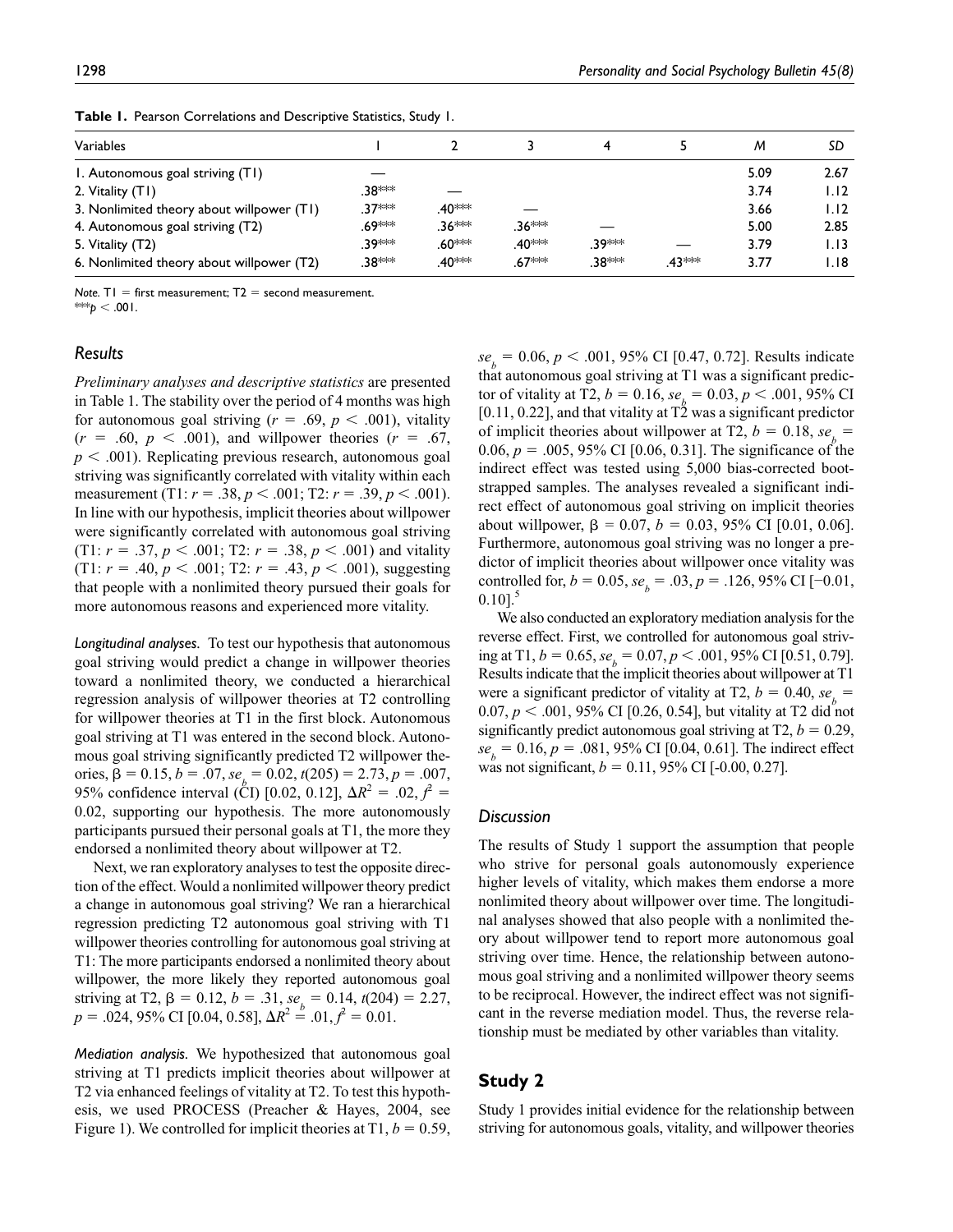

Figure 1. Regression coefficients for the relationship between autonomous goal striving and nonlimited theory about willpower in Study 1.

*Note.* The number in parentheses represents the total effect. \**p* < .05. \*\**p* < .01. \*\*\**p* < .001.

using a heterogeneous community sample and an idiosyncratic approach to personal goals. In Study 2, we sought to test our hypothesis in a more homogeneous student sample in which all participants pursued one single goal: passing difficult examinations to advance in their studies. Furthermore, Study 2 improved the assessment of the mediating variable by assessing vitality using an experience-sampling methodology (ESM, Csikszentmihalyi & Larson, 1987; Hormuth, 1986). During a total of 20 days, divided into three 1-week assessment blocks (at the beginning, the middle, and the end of the term), participants indicated their momentary level of energy 5 times a day. We hypothesized that students who—at the beginning of the term—indicated that they pursued the goal of passing the final exams for more autonomous reasons, would experience more vitality during the term than students who strived for this goal for extrinsic reasons. We assumed that experiencing more vitality would in turn facilitate the endorsement of a nonlimited theory about willpower.

#### *Method*

*Participants and procedure.* The participants were first-year undergraduate students who were recruited in an introductory lecture to participate in a study on "learning motivation, mood, and health behavior in the first academic year." The study was part of a larger research project.<sup>6</sup> The results presented here were collected in two questionnaires, one at the beginning of the term (T1), in March 2016, and one 4 months later after the exams (T2), in June 2016. In addition, 100 experience sampling assessments (ESM, Csikszentmihalyi & Larson, 1987; Hormuth, 1986) were carried out over the course of 20 days during 3 weeks. The first ESM-week started at the beginning of April after the completion of the first questionnaire (T1), the second ESM-week started 2 weeks later, and the third ESM-week was at the end of the term, 4 weeks after the second ESM-week. The participants were either given 195 Swiss Francs (about US\$200) or course credit in return for taking part at all measurement points. A sample of  $N = 212$  participants completed the first questionnaire. Of these,  $n = 92$  also participated in the ESM

measurements and completed the T2 questionnaire. Participants who completed at least 10 ESM measurements across the blocks ( $M = 69.61$ ,  $SD = 19.86$ ) were included in the analyses. This final sample consisted of 76 women and 16 men (*Mage* = 21.99, *SDage* = 4.31, range: 18–47 years). Participants who dropped out of the study did not differ in any of the measures of interest at Time 1 from the remaining participants,  $ts <$   $|0.53|$ . Sensitivity analyses revealed that a sample size of  $n = 92$  would require an indirect effect of  $\beta =$ 0.11 to reach 80% power.<sup>3</sup>

*Autonomous goal striving.* Participants were asked to indicate how much autonomy they felt regarding the goal "passing the first-year exams" using the same questions as in Study 1  $(M = 1.85, SD = 3.11).$ 

*Vitality* was measured at every signal of the ESM measurements using an item from the MDMQ (Steyer et al., 1997) asking participants how fresh they felt right now; original item: "How do you feel right now?" (1 = *not fresh at all* to  $7 =$  *extremely fresh*).<sup>7</sup> The intraclass correlation *ICC*(2) value of .92 indicates that individuals can be reliably differentiated in terms of average vitality. Therefore, it was justified to aggregate all the ESM assessments of each participant in a total vitality score ( $M = 3.95$ ,  $SD = 0.91$ ) to test the main research hypotheses.

*Implicit theories about willpower* were measured as in Study 1 using the brief Implicit Theories about Willpower Scale (four items). Items concerning the limited theory were reverse-scored, leading to high values representing a higher agreement with a nonlimited theory (T1:  $\alpha = .80$ ,  $M = 2.94$ ,  $SD = 0.77$ ; T2:  $\alpha = .81$ ,  $M = 3.43$ ,  $SD = 0.81$ ).

### *Results*

*Preliminary analyses and descriptive statistics* are presented in Table 2. Vitality was significantly correlated with autonomous goal striving  $(r = .27, p = .009)$  and with implicit theories about willpower at Time 2 ( $r = .31$ ,  $p = .003$ ). For the implicit theories about willpower, a weaker stability was found compared with Study 1,  $r = .18$ ,  $p = .081$ .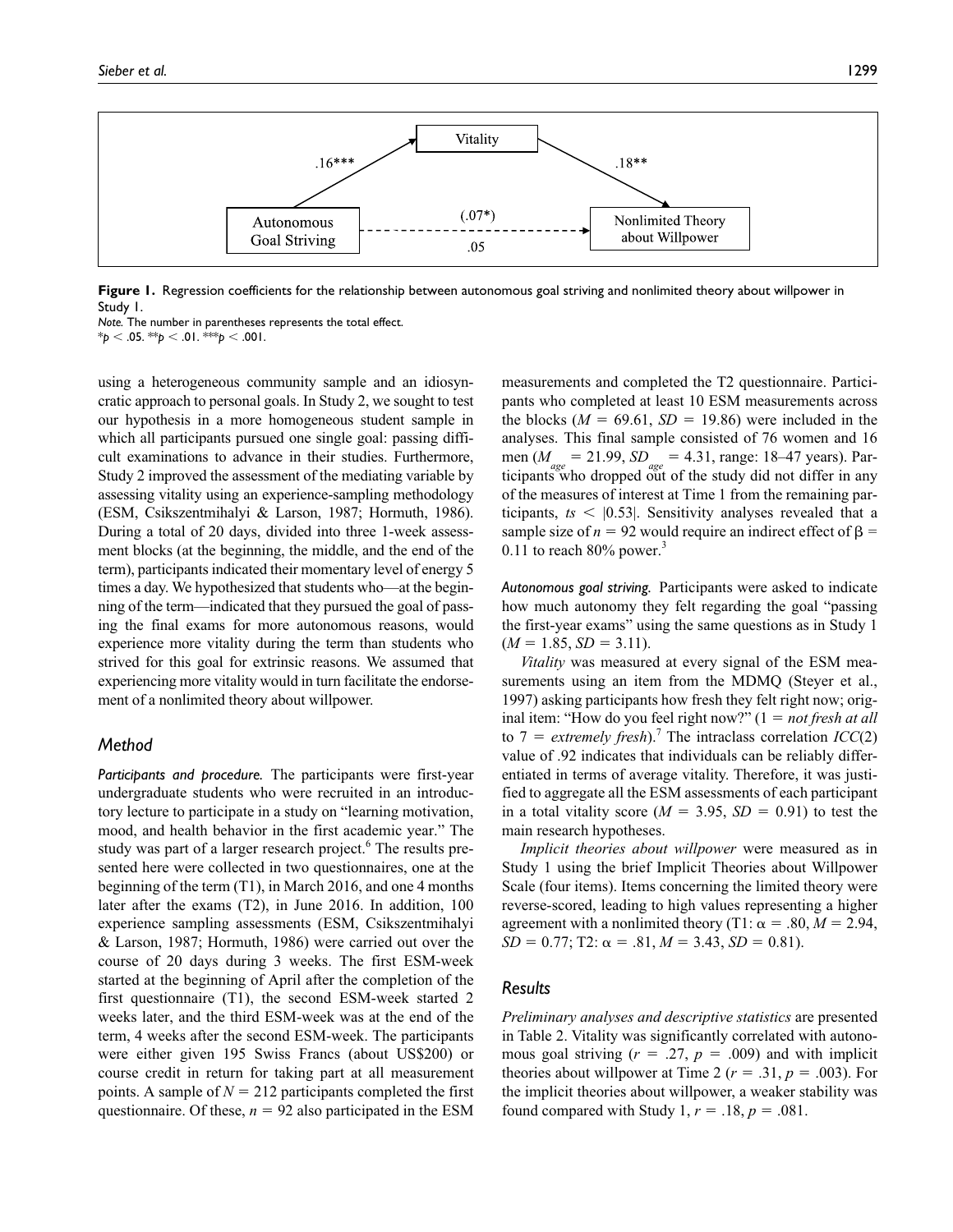| Variables                                 |        |     |         |      | SD     |
|-------------------------------------------|--------|-----|---------|------|--------|
| I. Autonomous goal striving               |        |     |         | 1.85 | 3. I I |
| 2. Implicit theories about willpower (T1) | $-.01$ |     |         | 2.94 | .77    |
| 3. Implicit theories about willpower (T2) | .20    | 18. |         | 3.43 | .8۱    |
| 4. Vitality                               | .27**  | .03 | $.31**$ | 3.95 | .9۱    |

**Table 2.** Pearson Correlations and Descriptive Statistics, Study 2.

*Note.*  $TI =$  first measurement;  $T2 =$  second measurement.

*Longitudinal analysis.* To test whether autonomous goal striving predicts a change in willpower theories, we conducted a hierarchical regression analysis of willpower theories at T2 controlling for willpower theories at T1 in the first block. Autonomous goal striving at T1 was entered in the second block. As a trend, autonomous goal striving predicted T2 willpower theories,  $\beta = 0.20$ ,  $b = 0.05$ ,  $se<sub>b</sub> = 0.03$ ,  $t(89) =$ 1.92, *p* = .058, 95% CI [−0.00, 0.10],  $\Delta R^2 = 0.04$ ,  $\hat{f} = 0.04$ . The more autonomously participants pursued their personal goals at T1, the more they endorsed a nonlimited theory about willpower at T2. As we did not ask participants about their motivation to pass the exam at the end of the study (they had taken the exam by then), we had no T2 measurements of autonomous goal striving. Therefore, we could not test the reciprocal effect of willpower theories on autonomous goal striving as in Study 1.

*Autonomous goal striving and vitality.* Because vitality was measured multiple times for each participant, we applied hierarchical linear modeling (HLM) to test whether autonomous goal striving at T1 predicted higher levels of vitality assessed over the course of the experience-sampling period. Measurement points (Level 1) were nested within participants (Level 2). The model was estimated in *R* (version 3.3.3, R Core Team, 2017) using the nlme package (Pinheiro, Bates, DebRoy, Sakar, & Core Team, 2017) and fitted using a maximum likelihood estimation procedure. To estimate the size of the effect, we used the MuMIn package (Barton, 2018).

First, we analyzed the variance structure of vitality and found that 67% of the variance in vitality can be explained by the individual. The fixed effects model predicting vitality by autonomous goal striving at T1 (z-transformed, which is equivalent to grand-mean centering) showed that autonomous goal striving was positively associated with levels of vitality,  $b = 0.24$ ,  $se = 0.09$ ,  $t(90) = 2.68$ ,  $p = .009$ , 95% CI  $[0.06; 0.42]$ . The random effect of the intercept was  $SD =$ 0.80 with a grand mean of  $\gamma_{00} = 3.77$ , suggesting that 68% of intercepts in vitality were located between 2.97 and 4.57. In terms of the effect size, analyses of pseudo $R^2$  revealed a marginal  $R^2 = 0.06$  and conditional  $R^2 = 0.67$ , suggesting that 6% of the variance is explained by the fixed effect of autonomous goal striving and 67% by both fixed and random factors (i.e., the entire model).

*Vitality and implicit theories about willpower.* To test whether the most recent experiences of vitality have the largest impact on implicit theories about willpower, we calculated three partial correlations (controlling for baseline assessments of willpower theories). As predicted, the most recent vitality assessments show the strongest correlation with implicit theories about willpower:  $r(89) = .24$ ,  $p = .022$ ,  $r(87) = .25$  for the first ESM-week of vitality assessments,  $p = .018$  for the second week, and  $r(86) = .34$ ,  $p = .001$  for the third ESMweek of vitality assessments.

*Mediation analysis.* A mediation analysis was conducted (PROCESS, Preacher & Hayes, 2004, see Figure 2) to test whether the aggregated vitality scores mediate the relationship between autonomous goal striving and a change in implicit theories about willpower. For the analyses concerning the dependent variable, we controlled for implicit theories at T1,  $b = 0.18$ ,  $se<sub>b</sub> = 0.14$ ,  $p = .18$ , 95% CI [-0.09, 0.46]. Autonomous goal striving at T1 was a significant predictor of vitality during the ESM assessments,  $b = 0.08$ ,  $se<sub>b</sub> = 0.03, p = .006, 95\% \text{ CI}$  [0.02, 0.14], and vitality was a significant predictor of implicit theories about willpower at T2,  $b = 0.24$ ,  $se<sub>b</sub> = 0.10$ ,  $p = .020$ , 95% CI [0.04, 0.44]. The significance of the indirect effect was tested using 5,000 bias-corrected bootstrapped samples. The analyses revealed a significant indirect effect of autonomous goal striving on implicit theories about willpower,  $\beta = 0.12$ ,  $b = 0.02$ , 95% CI [0.00, 0.05]. As in Study 1, autonomous goal striving did not predict implicit theories about willpower when vitality was controlled for,  $b = 0.03$ ,  $se<sub>b</sub> = 0.03$ ,  $p = .197, 95\%$  CI  $[-0.02, 0.08]$ .

#### *Discussion*

Study 2 replicates the results of Study 1, showing that pursuing a goal for a more autonomous reason predicts a shift toward a more nonlimited theory about willpower, which is mediated by vitality. By aggregating several daily measures of vitality, a more precise measurement of vitality was used. Additional analyses show that, on a descriptive level, the most recent experiences of vitality were more strongly associated with a nonlimited theory about willpower. This pattern is consistent with our reasoning that the most salient experiences have the largest impact on people's implicit theories

 $^{**}p < .01$ .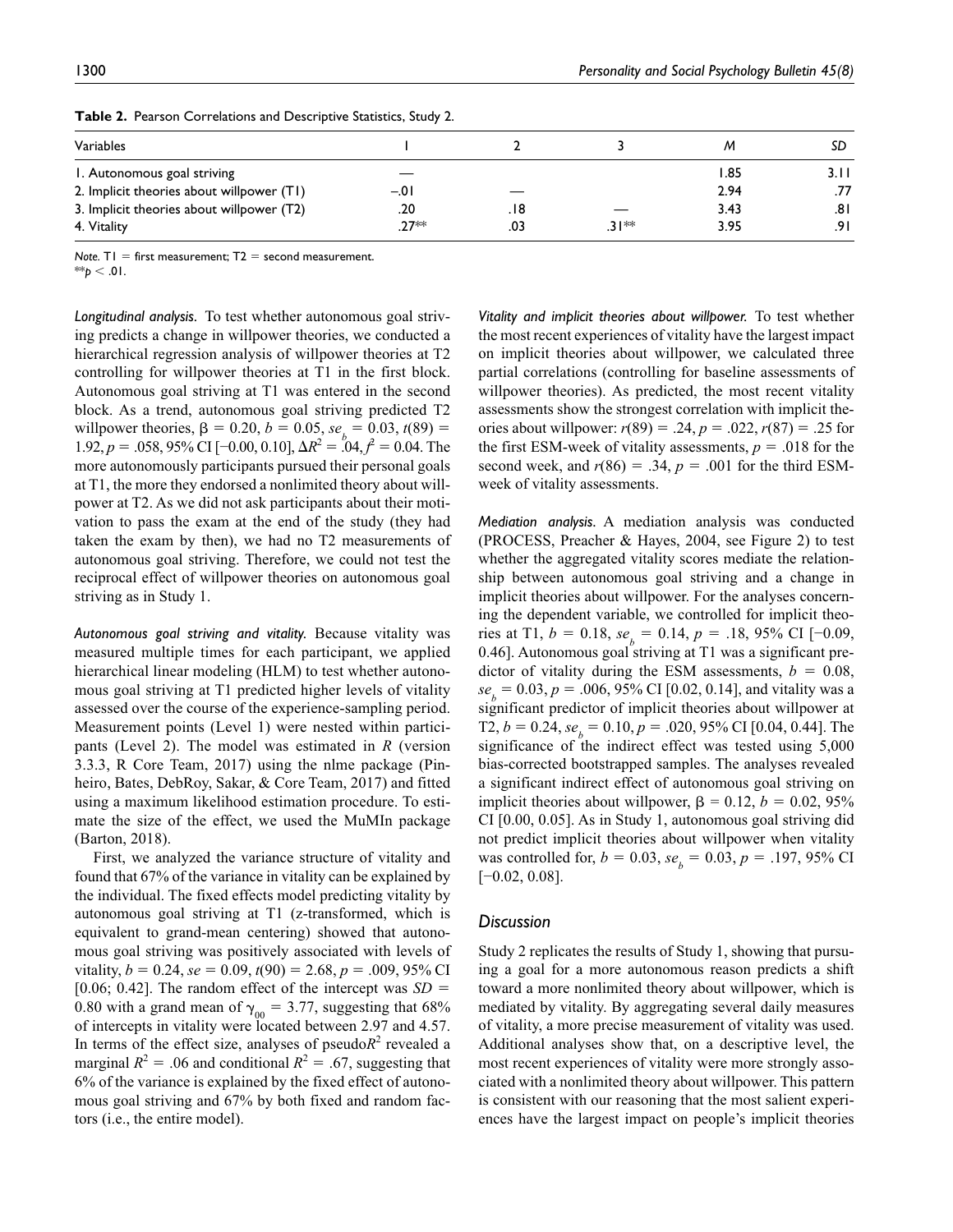

**Figure 2.** Regression coefficients for the relationship between autonomous goal striving and nonlimited theory about willpower in Study 2.

*Note.* The number in parentheses represents the total effect.  $*_{p}$  < .05.  $*_{p}$  < .01.

about willpower. Moreover, all participants pursued the same goal of passing their intermediate exams, ruling out the possibility that other goal characteristics varying between participants account for the effect.

## **Study 3**

In Study 3, we manipulated the experience of autonomous goal motivation to further test the causal effect of goal motivation on implicit theories about willpower. Participants were randomly assigned to a condition leading them to adopt either an autonomous motivation mind-set or a controlled motivation mind-set. To achieve this, we asked participants to remember and to put themselves back in a situation in which they had worked on an autonomous goal or a controlled goal. We hypothesized that being reminded of striving for an autonomous goal would enhance their perceived vitality and thus foster the endorsement of a nonlimited theory about willpower.

## *Method*

*Participants and procedure.* Three hundred thirteen participants (U.S. residents) clicked on the link on Amazon's Mechanical Turk (MTurk) to participate in a study on how people work on different tasks. Of those, *n* = 19 left after signing the informed consent. An additional  $n = 51$  left after the experimental manipulation. Dropout analysis revealed that dropouts were equally distributed between the autonomy (27 dropouts) and the controlled-motivation condition (24 dropouts),  $\chi^2(1) = 0.39, p = .534$ . A total of  $n = 243$  participants completed the study. The sample (44% females, *M<sub>age</sub>*  $= 36.50, SD<sub>age</sub> = 11.52$  was diverse concerning employment status (163 were working full-time, 50 worked parttime, 19 were looking for work, six had retired, three were full-time students, and two were part-time students). Analyses revealed that a sample size of  $n = 243$  would require an indirect effect of  $\beta$  = 0.04 to reach 80% power.<sup>3</sup>

*Experimental manipulation of autonomy.* After providing demographic information, participants were randomly assigned to the experimental groups. The experimental manipulation

either asked participants to imagine working on a task autonomously  $(n = 117)$  or for controlled reasons  $(n = 126)$ . Participants in the autonomous motivation condition were instructed to think about a mentally demanding task they worked on lately because of the mere enjoyment it provided to them. In contrast, participants in the controlled motivation condition were asked to think about a mentally demanding task they worked on lately because someone else wanted them to or because it was required by the situation. Once they had chosen a situation, participants indicated how mentally demanding the task they worked on had been on a scale ranging from  $1 = not$  *at all* to  $10 = very$  *much*  $(M = 8.03, SD =$ 1.47). On the next page, participants were instructed to put themselves back in the situation and to describe the situation with several sentences for 2 min. As in previous research working with similar experimental manipulations, participants were instructed to focus on their thoughts and feelings while working on the task (Schüler, Sheldon, Prentice, & Halusic, 2016; Sieber, Schüler, & Wegner, 2016). When the 2 min were over, the "next" button leading to the following page appeared and participants were able to continue whenever they felt they had finished (time in seconds spent writing about the task,  $M = 196.68$ ,  $SD = 133.34$ ).

*Implicit theories about willpower.* After the experimental manipulation, implicit theories about willpower were measured using the original six-item scale (Job et al., 2010). Again, items concerning the limited theory were reversescored, so high values represent a higher agreement with a nonlimited theory ( $\alpha$  = .91, *M* = 2.86, *SD* = 1.15).<sup>8</sup>

*Vitality.* State level vitality was assessed using the Vitality Scale (Ryan & Frederick, 1997).<sup>9</sup> Participants answered the six items describing how they felt while working on the task (e.g., "I felt energized while working on that task"; 1 *= not at all true*,  $6 = \text{very true}, \alpha = .90, M = 3.67, SD = 1.26$ .

*Manipulation check.* To assess whether the experimental manipulation had been successful, participants answered four questions referring to the remembered situation on a 6-point scale (1 = *strongly disagree*, 6 = *strongly agree*): "I worked on that task because it gives me pleasure and enjoyment," "I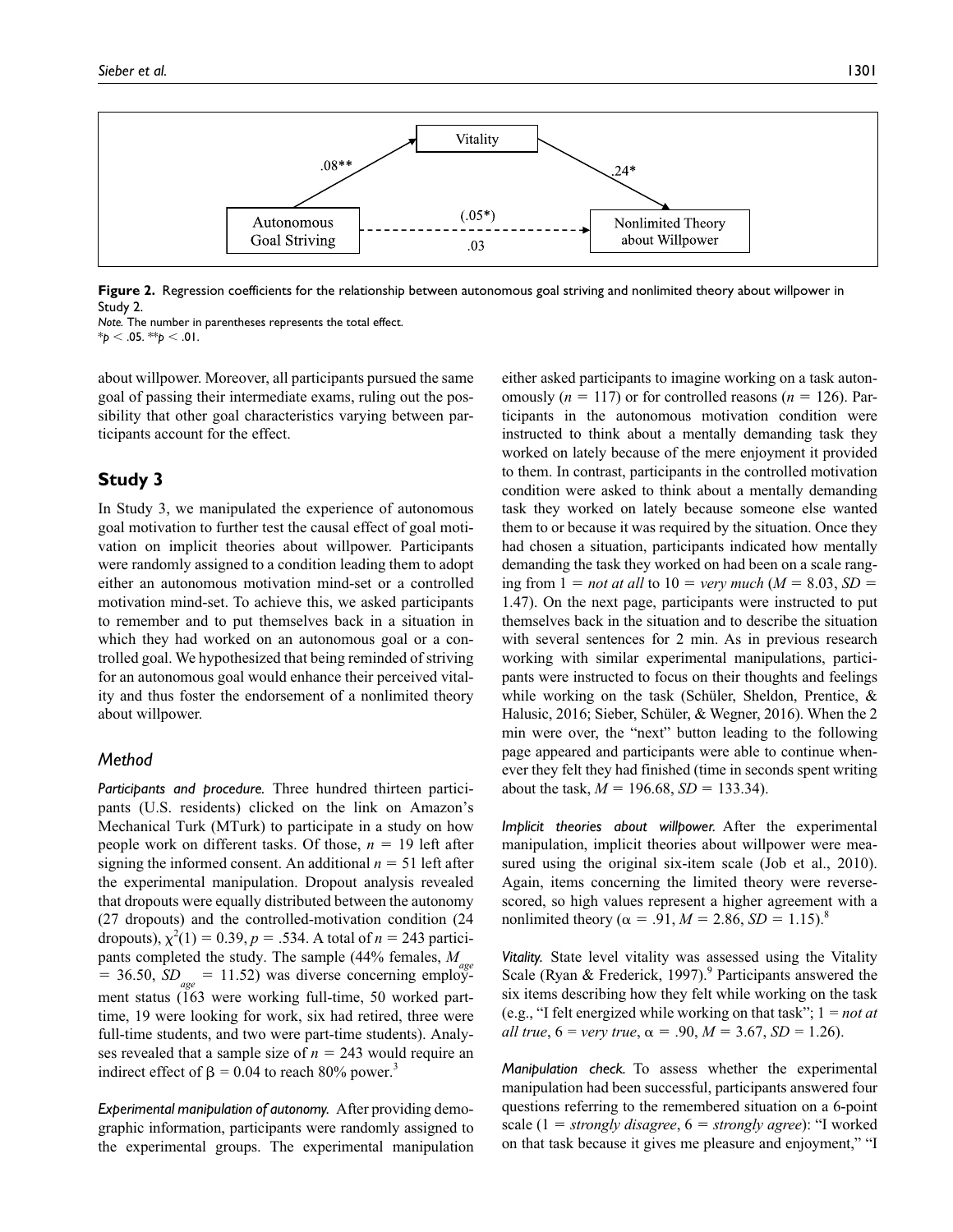

**Figure 3.** Regression coefficients for the relationship between autonomous goal striving and nonlimited theory about willpower in Study 3.

*Note.* The number in parentheses represents the total effect. \*\**p* < .01. \*\*\**p* < .001.

worked on that task because I believe it is important," "I worked on that task because I would feel bad (guilty, ashamed, or anxious) otherwise," and "I worked on that task because it is requested or the situation requires it." The relative autonomy index was computed as in Studies 1 and 2 (*M* = 1.41,  $SD = 4.34$ .<sup>10</sup>

In addition, single items assessed success in working on the task ("I was successful in working on that task,"  $M =$ 5.14, *SD* = 1.15), importance ("This task was very important to me,"  $M = 4.77$ ,  $SD = 1.43$ ), exhaustion ("Doing something for that task exhausted me,"  $M = 3.49$ ,  $SD = 1.68$ ), and reluctance ("I was often not in the mood to do something for that task,"  $M = 3.21$ ,  $SD = 1.65$ ). The items were answered on a 6-point scale (1 = *strongly disagree*, 6 = *strongly agree*).

#### *Results*

*Manipulation check and preliminary analyses.* A *t* test concerning the experimental manipulation ( $0 =$  controlled,  $1 =$ autonomous) showed that participants in the autonomy condition experienced significantly more autonomy ( $M = 3.83$ ,  $SD = 3.72$ ) compared with participants in the controlledmotivation condition ( $M = -0.83$ ,  $SD = 3.62$ ),  $t(241) =$ −9.90, *p* < .001, *d* = 1.27.

Tasks that participants worked on autonomously (*M* = 7.95,  $SD = 1.38$ ) were not perceived as being less demanding than tasks participants worked on for controlled reasons  $(M = 8.10, SD = 1.56), t(241) = 0.82, p = .415, d = 0.10.$ In addition, no difference was found concerning importance and success in working on the tasks,  $ts \leq 0.77$ . However, participants in the controlled-motivation condition indicated that they perceived their task to be more exhausting, *t*(231.67)  $= 5.61, p \lt 0.001, d = 0.73$ . Furthermore, participants assigned to the controlled-motivation condition indicated more strongly that they were often not in the mood to work on the task than did participants in the autonomy condition,  $t(241) = 5.07, p < .001, d = 0.65.$ 

*Testing the hypothesis.* As expected, participants in the autonomy condition were more likely to endorse a nonlimited theory

about willpower  $(M = 3.04, SD = 1.17)$  compared with participants in the controlled-motivation condition  $(M = 2.68$ ,  $SD = 1.11$ ,  $t(241) = 2.49$ ,  $p = .014$ ,  $d = 0.32$ . Furthermore, the two conditions differed in the strength of experienced vitality. Participants in the autonomy condition reported more vitality  $(M = 4.06, SD = 1.07)$  compared with participants in the controlled-motivation condition  $(M = 3.30, SD = 0.10)$ ,  $t(236.84) = 5.00, p < .001, d = 1.00.$ 

*Mediation.* To test whether vitality mediates the effect of the experimental manipulation on theories about willpower, we ran a mediation analysis using PROCESS (Preacher & Hayes, 2004, see Figure 3). The experimental manipulation  $(0 =$  controlled,  $1 =$  autonomous) was a significant predictor of vitality,  $b = .77$ ,  $se<sub>i</sub> = .15$ ,  $p < .001$ , 95% CI [0.46, 1.07], and vitality was a significant predictor of implicit theories about will power,  $b = .35$ ,  $se<sub>i</sub> = .06$ ,  $p < .001$ , 95% CI  $[0.23, 0.46]$ . The indirect effect of autonomous goal striving on implicit theories about willpower was tested using 5,000 bias-corrected bootstrapped samples. The analyses revealed a significant indirect effect,  $b = 0.27, 95\%$  CI [0.15, 0.42]. When controlling for vitality, the experimental manipulation was no longer a significant predictor of implicit theories about willpower,  $b = 0.10$ ,  $se<sub>b</sub> = 0.15$ ,  $p = .504$ , 95% CI [−0.19, 0.39].

## *Discussion*

Study 3 complements the first two studies by experimentally testing the causal relationship between striving for an autonomous versus controlled goal and implicit theories about willpower. As expected, participants who thought about a situation in which they had worked on an autonomous goal reported enhanced vitality and a stronger agreement with a nonlimited theory. Conversely, people who thought about a situation in which they were striving for a controlled goal reported less vitality and agreed with a limited theory about willpower. Those findings show that willpower theories can be changed by making people think about recent experiences with strenuous tasks.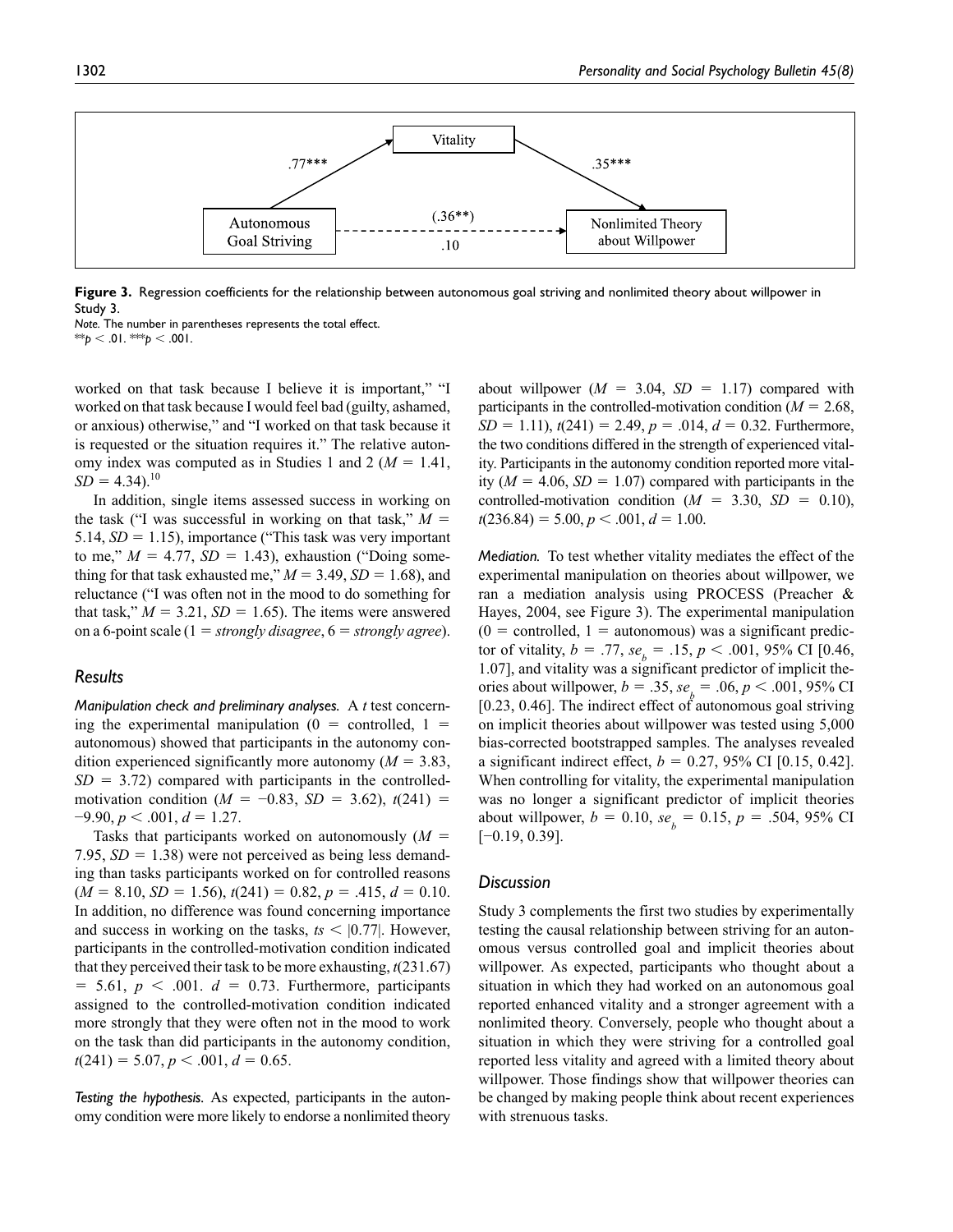## **General Discussion**

The present set of longitudinal and experimental studies showed that striving for goals autonomously promotes a nonlimited theory about willpower and that this relationship is explained through the subjective experience of vitality. These findings held for self-set goals across different domains (work/education, social relationships, and leisure activities) in diverse community samples (Study 1 and Study 3), as well as with regard to a single goal shared by a more homogeneous group of participants (Study 2).

## *Theoretical Implications*

Our results show that even if people strive for goals that are similarly difficult and demanding those who do so with a feeling of high autonomy experience more vitality compared with people who pursue these goals because they have to. The finding that striving for an autonomous goal is associated with vitality is in line with previous research (e.g., Nix et al., 1999). Furthermore, our studies demonstrate that this vitalizing experience while striving for a want-to goal fosters the endorsement of a nonlimited theory about willpower. People who experience higher levels of vitality when pursuing their goals have the experience that even if a task is strenuous, they can draw energy from working on it and believe that willpower is a nonlimited resource. On the contrary, when striving for a more controlled goal, people lack this energizing experience and subsequently think that their capacity to exert self-control is highly limited and gets depleted whenever they use it.

Our results imply that theories about willpower, at least to some extent, mirror the amount of energy people perceive to have at their disposal. Importantly, the present research specifies why people with a nonlimited theory experienced high vitality and why people with a limited theory lacked the energy to strive for their goals tenaciously. They did so not because they inherently have a particularly large or very small "willpower reservoir." People with a nonlimited theory got energy from doing things they like to do or that were important to them. In contrast, people with a limited theory did not feel energized during their activities because they lacked autonomous motivation.

The close association between autonomy and vitality implies that people who pursue controlled goals are likely to experience higher self-control affordances (e.g., Englert & Bertrams, 2015; Muraven, Gagné, & Rosman, 2008). The aversion toward working on a controlled task may inherently create additional self-control demands (i.e., having to overcome internal barriers) in addition to the challenges of the actual task (like studying for difficult exams). In addition to this increase in self-control demands, which makes goal progress less likely, the shift toward a limited theory about willpower found in the present studies is likely to further undermine people's self-regulation. As previous research shows, specifically when self-control demands are high, people with a limited willpower theory are prone to failure in their self-regulation (Job, Walton et al., 2015).

Furthermore, our results suggest that providing people who believe that their willpower is limited with more autonomy and freedom to choose the goals they want to pursue will result in enhanced vitality and, consequently, alter their theory about willpower. It therefore seems important to promote people's autonomy, for example, by creating autonomy supportive environments (Reeve, 2002).

The present results have implications for the broader research on autonomy. Previous research has repeatedly shown that autonomy is associated with positive effects during goal striving and self-control (Englert & Bertrams, 2015; Milyavskaya et al., 2015; Silva et al., 2011). The present research suggests that autonomy regarding one specific goal or task can have consequences reaching beyond the context of this specific goal or task, by promoting the endorsement of a nonlimited theory. Beneficial effects of a nonlimited willpower theory have been documented for controlled type selfcontrol tasks in the laboratory (Job et al., 2010). A shift toward a nonlimited theory produced by autonomous motivation in one task might, at least in the short run, result in sustained self-control for another task in which controlled motivation prevails. However, as the present research suggests, repeatedly working on rather controlled tasks for a longer period of time might change a nonlimited theory about willpower back toward a limited theory.

These findings could be applied in different contexts. In the occupational context, for example, providing employees continuously with enhanced autonomy in specific workrelated tasks might promote performance even on tasks with restricted autonomy, where there is less room for individual decisions. In a similar vein, the results might also contribute to the understanding of so-called motivational spillover effects. Motivational spillover effects describe the transfer of autonomous motivation between two or more behaviors, such as from exercise behavior to eating self-regulation (Mata et al., 2009). However, willpower theories will have an effect on self-control performance most likely on tasks within the same domain, such as strenuous mental activities, as implicit theories are known to be domain-specific (Bernecker & Job, 2017; Dweck, Chiu, & Hong, 1995). Some people believe that strenuous mental activity is nonlimited while, simultaneously, they believe that repeatedly resisting temptation drains a limited resource. Analogously, research on goal pursuit documents that perceived autonomy is domain-(goal-) specific with high variability in autonomous motivation between the goals of an individual (Milyavskaya et al., 2015, see also Browman, Destin, & Molden, 2017). The present research suggests that the intraindividual variability in goal motivation could be a reason for the domain-specificity of willpower theories. People might adopt a nonlimited theory in domains where they pursue goals autonomously (e.g., physical activity) and still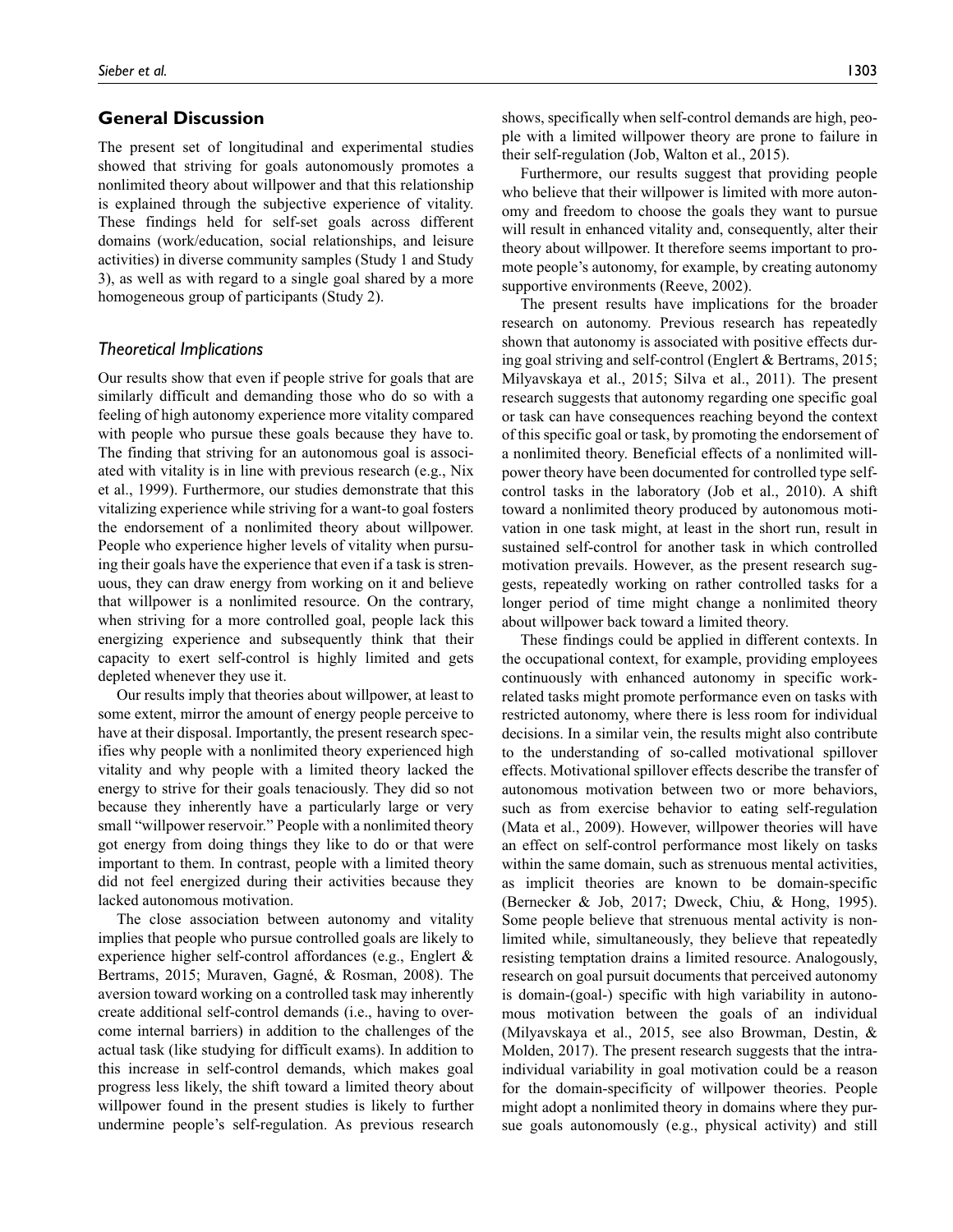have a limited theory in other domains (e.g., resisting temptation).

The finding that theories about willpower are influenced by autonomy and feelings of vitality raises further questions about the stability of implicit willpower theories. In this research, theories about willpower were still relatively stable over the examined time periods (4 months), replicating previous findings (Bernecker et al., 2017; Job et al., 2010). Nevertheless, our results show that willpower theories are, at least to a certain degree, malleable. Over their lifetime, people might experience phases of both relatively low as well as high autonomy. Consequently, they might be able to remember times when their willpower felt limited as well as times when it felt nonlimited. In accordance with this view, previous research has demonstrated that willpower theories can be manipulated by subtle procedures, such as biased questionnaires. Thereby, participants are subtly led to think of previous experiences where they felt that willpower is either more a limited versus nonlimited resource (Job et al., 2010; Miller et al., 2012). These findings suggest that both theories (limited and nonlimited) are potentially available to most people. Which theory is presently activated therefore depends, at least in part, on one's recent or most salient experiences with demanding tasks (as being energizing or draining).

## *Understanding the Reciprocal Effect: Why People With a Nonlimited Theory Might Strive for More Autonomous Goals*

The present research focused on autonomous goal striving as an antecedent of a nonlimited theory about willpower. However, longitudinal Study 1 additionally revealed that implicit theories about willpower significantly predicted autonomous goal striving. This finding indicates that the effect between implicit theories about willpower and autonomous goal striving might be reciprocal. Why do people with a nonlimited theory strive for more autonomous goals? In their everyday life and work routine, people often have no choice but to prioritize controlled tasks. Whereas people with a limited theory might feel the need to rest once they have worked on their controlled tasks (Job, Bernecker, Miketta, & Friese, 2015), people with a nonlimited theory might still have the energy to engage in personally meaningful activities. Thus, people who hold a nonlimited willpower theory might be able to work on personally important and intrinsically rewarding tasks more often in addition to their daily duties. In turn, they might experience more autonomy overall in their everyday lives.

The reciprocity between autonomous goal striving and a nonlimited willpower theory could therefore act as a selfreinforcing process that unfolds over time and results in high levels of autonomy, vitality, and a nonlimited theory. Of course, the mechanism might also shift toward a vicious cycle, in which a limited theory makes a person focus her

activities on their mere duties, further reducing potential sources of vitality. This, in turn, might further reinforce the belief that willpower is a limited resource. On the contrary, it has been proposed that when people work on externally motivated tasks for some time, their attentional and motivational focus (automatically) shifts toward more intrinsically motivated activities (Inzlicht & Schmeichel, 2012). Such a motivational shift back toward intrinsically rewarding activities could prevent escalation of controlled motivation and promote overall stability in willpower theories.

## **Conclusion**

Whether people think about their willpower as limited or nonlimited reflects how much energy and vitality they recently experienced in their daily lives. This amount of energy is not related to a finite metabolic resource. It is the extent to which personal goals and daily tasks are approached with a sense of autonomy, whether people feel they are working on a specific task because they want to or because they have to, that creates differences in vitality and, in turn, affects people's beliefs about willpower. Therefore, the present research supports the notion that motivational processes, rather than finite metabolic resources, are pivotal for successful self-regulation.

#### **Declaration of Conflicting Interests**

The author(s) declared no potential conflicts of interest with respect to the research, authorship, and/or publication of this article.

#### **Funding**

The author(s) disclosed receipt of the following financial support for the research, authorship, and/or publication of this article: This research was supported by a grant from the Swiss National Science Foundation to Veronika Job (100014\_159395).

## **Supplemental Material**

Supplemental material is available online with this article.

#### **Notes**

- 1. Based on increasing meta-analytical and experimental evidence against the ego-depletion effect (e.g., Carter, Kofler, Forster, & McCullough, 2015; Carter & McCullough, 2014; Hagger et al., 2016; Molden et al., 2012; Randles, Harlow, & Inzlicht, 2017), there is an ongoing debate whether the egodepletion effect is a real phenomenon.
- 2. In addition to the present studies, we conducted one experimental study, in which we tried to manipulate autonomous versus controlled motivation on willpower theories using an idiosyncratic approach. In this first study, we chose a manipulation which was held very global, asking participants about their goals in general. This led to extremely diverse responses in participants' reports. Consequently, we refined the manipulation for the present Study 3. Two further studies using the experimental procedure from Study 3 replicated the findings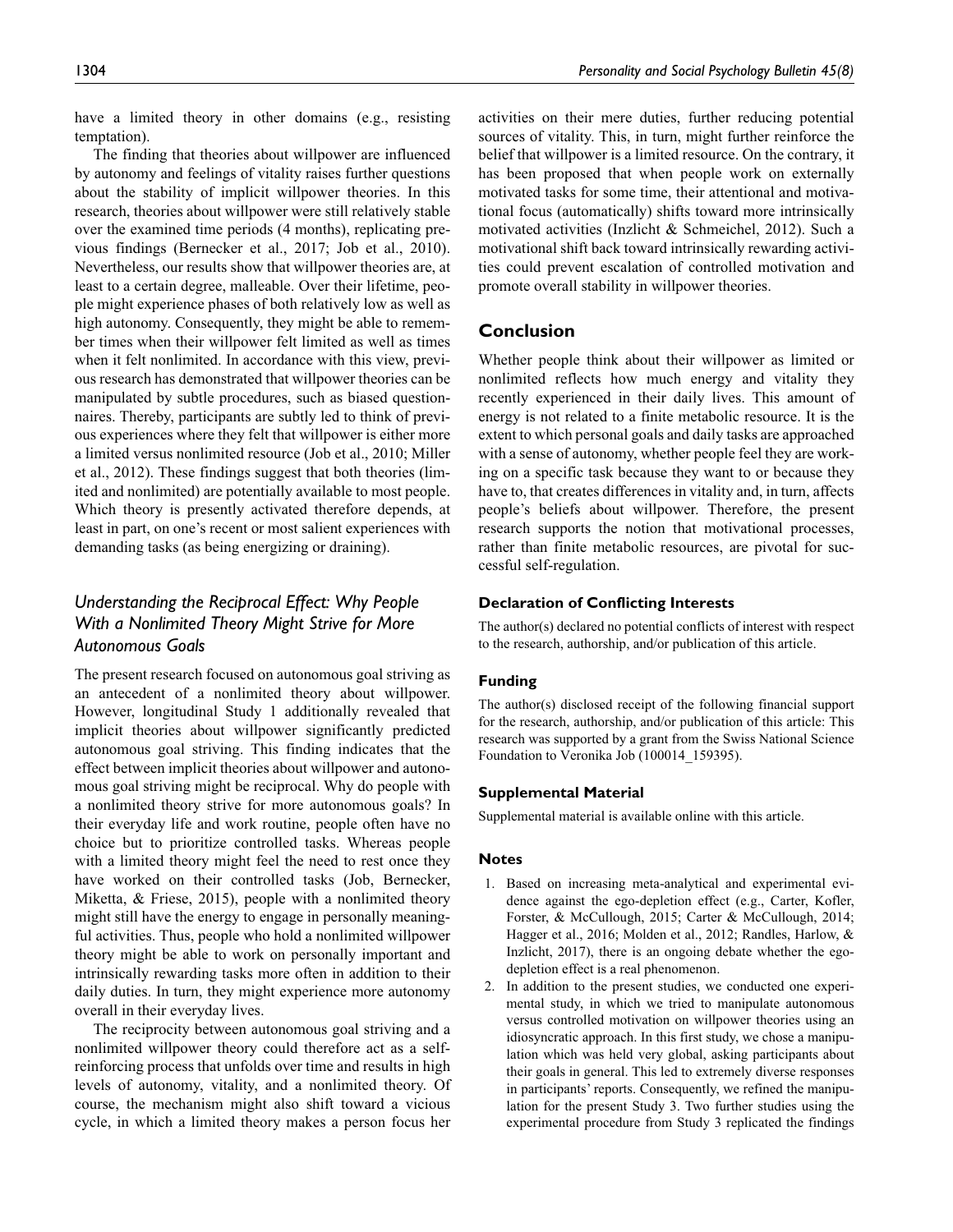for different age groups (Job, Sieber, Rothermund, & Nikitin, 2018). Taken together, all the studies conducted speak for the replicability of the relationship between autonomous motivation and willpower theories.

- 3. Previous research has documented that power for the indirect effect is affected when a mediator is either very close to the causal variable (proximal) leading to a large path *a* or very close to the dependent variable (distal) leading to a large value for path *b* (e.g., Kenny & Judd, 2014). The present sensitivity calculations therefore assume an equal size for both paths.
- 4. The present study also included variables not related to the present research question. A full list of variables can be requested from the corresponding author.
- 5. Conducting the mediation analysis with vitality assessed in the first measurement also confirmed the mediation model, revealing a significant indirect effect of autonomous goal striving on implicit theories about willpower,  $b = .02, 95\%$ CI [0.00, 0.05]. We ran additional analyses to test whether autonomous motivation and controlled motivation have differential effects on the implicit theories about willpower (as suggested, e.g., by Milyavskaya, Inzlicht, Hope, & Koestner, 2015). The results were not fully conclusive. In Study 1, the indirect effect was significant for both autonomous,  $b = .10$ , 95% CI  $[0.03, 0.21]$  and controlled motivation,  $b = -0.06, 95\%$ CI [−0.13, −0.02]. In Study 2, the indirect effect was not significant when testing autonomous and controlled motivation separately. Autonomous and controlled motivation were correlated in Study 1,  $r = -.18$ ,  $p = .004$ , but not in Study 2,  $r =$  $-.10, p = .33.$
- 6. The research project also included an intervention aimed at changing participants' implicit theories about willpower. Of the 92 participants who filled in the questionnaires for the present study, a total of  $n = 35$  participants took part in the willpower intervention and  $n = 40$  participated in the control condition. As the intervention did not significantly affect the implicit theories about willpower,  $t(73) = 1.27$ ,  $p = .209$ , the intervention was not considered in the analyses.
- 7. The vitality measure is thought to reflect the core concept of vitality of being alive and energetic (Frederick & Ryan, 1993). In German, "Frisch" is often used in everyday life to refer to being alive, energetic, and awake. In Study 3, the item "fresh" is part of the MDBF-scale, which we additionally employed to assess vitality (in addition to the vitality scale; Ryan & Frederick, 1997). The correlation between the vitality scale and "fresh" shows a strong relationship between the two measures,  $r = .66$ .
- 8. The three studies were conducted with different samples, leading to different means in the implicit theories about willpower. In the first study, we assessed a German sample with a lot of adults aged above 54 years ( $M_{gas}$  = 52.89,  $M_{A}$  = 54 years). Research suggests that with increasing age, adults tend to agree more with a nonlimited theory about willpower (Job et al., 2018). Study 3 tested a sample of MTurk-Workers from the United States, where the median age was much lower ( $M_{\text{gas}}$  = 36.50,  $M_{\text{d}}$  = 34 years). It therefore seems reasonable that the differences in the scores are due to the different age demographics of the samples assessed. The low stability in Study 2 could be due to the failed intervention (see Note 7).
- 9. We also assessed vitality with the MDMQ (Steyer, Schwenkmezger, Notz, & Eid, 1997). Conducting the mediation analysis with the measure from the MDMQ led to similar results, revealing a significant indirect effect of autonomous goal striving on implicit theories about willpower,  $b = 0.50$ , 95% CI, [0.33, 0.71].
- 10. The autonomy subscale from the balanced measure of psychological needs (BMPN, Sheldon & Hilpert, 2012; e.g., *While working on that task I was free to do things my own way.*) was administered as an additional measure for autonomy. Participants provided their answers on a 6-point scale (1 = *strongly disagree*, 6 = *strongly agree*) (α = .84, *M* = 4.25, *SD* = 1.25). A *t* test concerning the experimental manipulation ( $0 =$  controlled,  $1 =$ autonomous) showed that participants in the autonomy condition  $(M = 4.82, SD = 1.04)$  experienced significantly more autonomy than participants in the controlled-motivation condition  $(M = 3.73, SD = 1.20), t(241) = 7.53, p < .001, d = 0.97.$

#### **References**

- Barton, K. (2018). *MuMIn: Multi-model inference* (R Package Version, 1.40.4). Retrieved from [https://CRAN.R-project.org](https://CRAN.R-project.org/package=MuMIn) [/package=MuMIn](https://CRAN.R-project.org/package=MuMIn)
- Baumeister, R. F., Bratslavsky, E., Muraven, M., & Tice, D. M. (1998). Ego depletion: Is the active self a limited resource? *Journal of Personality and Social Psychology*, *74*, 1252- 1265.
- Bernecker, K., & Job, V. (2015). Beliefs about willpower moderate the effect of previous day demands on next day's expectations and effective goal striving. *Frontiers in Psychology*, *6*, Article 1496. doi:10.3389/fpsyg.2015.01496
- Bernecker, K., & Job, V. (2017). Implicit theories about willpower in resisting temptations and emotion control. *Zeitschrift für Psychologie*, *225*, 157-166. doi:10.1027/2151- 2604/a000292
- Bernecker, K., Herrmann, M., Brandstätter, V., & Job, V. (2017). Implicit theories about willpower predict subjective well-being. *Journal of Personality*, *85*, 136-150. doi:10.1177/0165025415597550
- Browman, A. S., Destin, M., & Molden, D. C. (2017). Identityspecific motivation: How distinct identities direct self-regulation across distinct situations. *Journal of Personality and Social Psychology*, *113*, 835-857. doi:10.1037/pspa0000095.supp
- Brunstein, J. C., & Maier, G. W. (2002). *Das Streben nach persönlichen Zielen: Emotionales Wohlbefinden und proaktive Entwicklung über die Lebensspanne* [Striving for personal goals: Emotional well-being and proactive development during the lifespan]. In G. Jüttemann & H. Thomae (Eds.), *Beltz-Taschenbuch Psychologie: Vol. 113. Persönlichkeit und Entwicklung* (1st ed., pp. 157-190). Weinheim, Germany: Beltz.
- Carter, E. C., Kofler, L. M., Forster, D. E., & McCullough, M. E. (2015). A series of meta-analytic tests of the depletion effect: Self-control does not seem to rely on a limited resource. *Journal of Experimental Psychology: General*, *144*, 796-815. doi:10.1037/xge0000083
- Carter, E. C., & McCullough, M. E. (2014). Publication bias and the limited strength model of self-control: Has the evidence for ego depletion been overestimated? *Frontiers in Psychology*, *5*, Article 823. doi:10.3389/fpsyg.2014.00823
- Clandinin, D. J. (1986). *Classroom practice: Teacher images in action*. London, England: Falmer.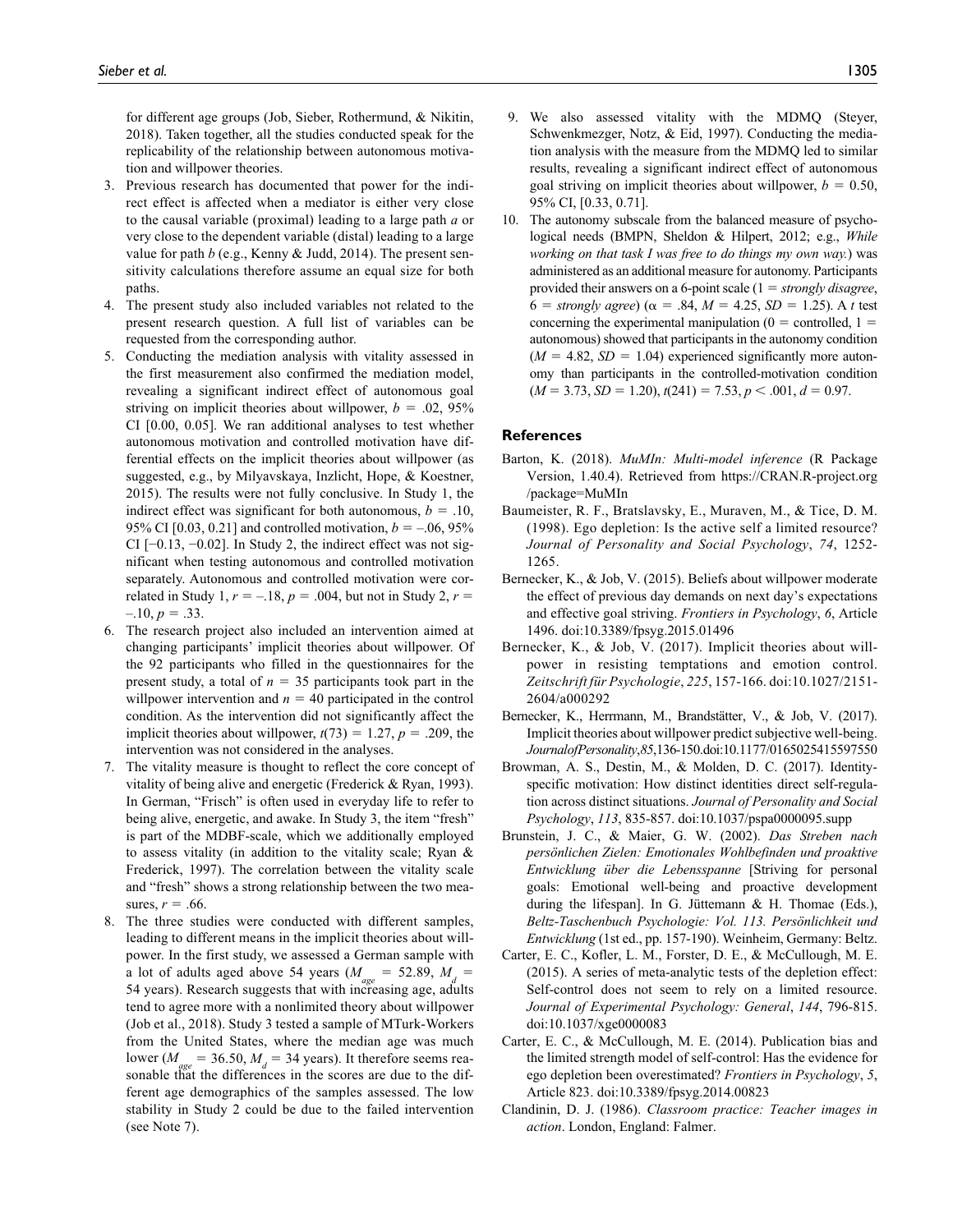- Clarkson, J. J., Otto, A. S., Hirt, E. R., & Egan, P. M. (2016). The malleable efficacy of willpower theories. *Personality and Social Psychology Bulletin*, *42*, 1490-1504. doi:10.1177/ 0146167216664059
- Csikszentmihalyi, M., & Larson, R. (1987). Validity and reliability of the experience sampling method. *Journal of Nervous and Mental Disease*, *175*, 529-536.
- Dweck, C. S., Chiu, C.-y., & Hong, Y.-y. (1995). Implicit theories and their role in judgments and reactions: A word from two perspectives. *Psychological Inquiry*, *6*, 267-285.
- Emmons, R. A. (1986). Personal strivings: An approach to personality and subjective well-being. *Journal of Personality and Social Psychology*, *51*, 1058-1068.
- Englert, C., & Bertrams, A. (2015). Autonomy as a protective factor against the detrimental effects of ego depletion on tennis serve accuracy under pressure. *International Journal of Sport and Exercise Psychology*, *13*, 121-131. doi:10.1080/16121 97X.2014.932828
- Fishbach, A., & Ferguson, M. F. (2007). The goal construct in social psychology. In A. W. Kruglanski & E. T. Higgins (Eds.), *Social psychology: Handbook of basic principles* (2nd ed., pp. 490-515). New York, NY: Guilford Press.
- Frederick, C. M., & Ryan, R. M. (1993). Differences in motivation for sport and exercise and their relations with participation and mental health. *Journal of Sport Behavior*, *16*, 124-146.
- Hagger, M. S., Chatzisarantis Nikos, L. D., Alberts, H., Anggono, C. O., Batailler, C., Birt, A. R., . . . Zwienenberg, M. (2016). A multilab preregistered replication of the ego-depletion effect. *Perspectives on Psychological Science: A Journal of the Association for Psychological Science*, *11*, 546-573. doi:10.1177/1745691616652873
- Hope, N. H., Milyavskaya, M., Holding, A. C., & Koestner, R. (2016). The humble path to progress: Goal-specific aspirational content predicts goal progress and goal vitality. *Personality and Individual Differences*, *90*, 99-107. doi:10.1016/j.paid.2015.10.038
- Hormuth, S. E. (1986). The sampling of experiences in situ. *Journal of Personality*, *54*, 262-293. doi:10.1111/j.1467-6494.1986. tb00395.x
- Inzlicht, M., & Schmeichel, B. J. (2012). What is ego depletion? Toward a mechanistic revision of the resource model of selfcontrol. *Perspectives on Psychological Science: A Journal of the Association for Psychological Science*, *7*, 450-463. doi:10.1177/1745691612454134
- Inzlicht, M., Schmeichel, B. J., & Macrae, C. N. (2014). Why selfcontrol seems (but may not be) limited. *Trends in Cognitive Sciences*, *18*, 127-133. doi:10.1016/j.tics.2013.12.009
- Job, V., Bernecker, K., Miketta, S., & Friese, M. (2015). Implicit theories about willpower predict the activation of a rest goal following self-control Exertion. *Journal of Personality and Social Psychology*, *109*, 694-706. doi:10.1037/pspp0000042
- Job, V., Dweck, C. S., & Walton, G. M. (2010). Ego depletion—Is it all in your head? Implicit theories about willpower affect self-regulation. *Psychological Science*, *21*, 1686-1693. doi:10.1177/0956797610384745
- Job, V., Sieber, V., Rothermund, K., & Nikitin, J. (2018). Age differences in implicit theories about willpower: Why older people endorse a nonlimited theory. *Psychology and Aging*, *33*, 940-952. doi: 10.1037/pag0000285
- Job, V., Walton, G. M., Bernecker, K., & Dweck, C. S. (2015). Implicit theories about willpower predict self-regulation and

grades in everyday life. *Journal of Personality and Social Psychology*, *108*, 637-647. doi:10.1037/pspp0000014

- Kasser, V., & Ryan, R. M. (1999). The relation of psychological needs for autonomy and relatedness to vitality, well-being, and mortality in a nursing home. *Journal of Applied Social Psychology*, *29*, 935-954.
- Kenny, D. A. (2017). MedPower: An interactive tool for the estimation of power in tests of mediation [Computer software]. Retrieved from<https://davidakenny.shinyapps.io/MedPower/>
- Kenny, D. A., & Judd, C. M. (2014). Power anomalies in testing mediation. *Psychological Science*, *25*, 334-339. doi:10.1177/0956797613502676
- Kurzban, R., Duckworth, A., Kable, J. W., & Myers, J. (2013). An opportunity cost model of subjective effort and task performance. *Behavioral and Brain Sciences*, *36*, 661-679. doi:10.1017/S0140525X12003196
- Mata, J., Silva, M. N., Vieira, P. N., Carraça, E. V., Andrade, A. M., Coutinho, S. R., . . . Teixeira, P. J. (2009). Motivational "spill-over" during weight control: Increased self-determination and exercise intrinsic motivation predict eating selfregulation. *Health Psychology*, *28*, 709-716. doi.org/10.1037/ a0016764
- Miller, E. M., Walton, G. M., Dweck, C. S., Job, V., Trzesniewski, K. H., McClure, S. M., & Geng, J. J. (2012). Theories of willpower affect sustained learning. *PLoS ONE*, *7*(6), e38680. doi:10.1371/journal.pone.0038680
- Milyavskaya, M., Inzlicht, M., Hope, N., & Koestner, R. (2015). Saying "no" to temptation: Want-to motivation improves selfregulation by reducing temptation rather than by increasing self-control. *Journal of Personality and Social Psychology*, *109*, 677-693. doi:10.1037/pspp0000045
- Molden, D. C., Hui, C. M., & Scholer, A. A. (2016). Understanding self-regulation failure. In E. R. Hirt, J. Clarkson, & L. Jia (Eds.), *Self-regulation and Ego Control* (pp. 425-459). San Diego, CA, US: Elsevier Academic Press. doi:10.1016/B978- 0-12-801850-7.00020-2
- Molden, D. C., Hui, C. M., Scholer, A. A., Meier, B. P., Noreen, E. E., D'Agostino, P. R., & Martin, V. (2012). Motivational versus metabolic effects of carbohydrates on self-control. *Psychological Science*, *23*, 1137-1144. doi:10.1177/0956797612439069
- Muraven, M., & Baumeister, R. F. (2000). Self-regulation and depletion of limited resources: Does self-control resemble a muscle? *Psychological Bulletin*, *126*, 247-259. doi:10.1037//0033- 2909.126.2.247
- Muraven, M., Gagné, M., & Rosman, H. (2008). Helpful selfcontrol: Autonomy support, vitality, and depletion. *Journal of Experimental Social Psychology*, *44*, 573-585. doi:10.1016/j. jesp.2007.10.008
- Muraven, M., & Slessareva, E. (2003). Mechanisms of self-control failure: Motivation and limited resources. *Personality & Social Psychology Bulletin*, *29*, 894-906. doi:10.1177/ 0146167203029007008
- Nix, G. A., Ryan, R. M., Manly, J. B., & Deci, E. L. (1999). Revitalization through self-regulation: The effects of autonomous and controlled motivation on happiness and vitality. *Journal of Experimental Social Psychology*, *35*, 266-284.
- Pinheiro, J., Bates, D., DebRoy, S., Sakar, D., & R Core Team. (2017). *nlme: Linear and nonlinear mixed effects models*. *R package ver. 3.1-131*. Retrieved from [https://CRAN.R](https://CRAN.R-project.org/package=nlme)[project.org/package=nlme.](https://CRAN.R-project.org/package=nlme)